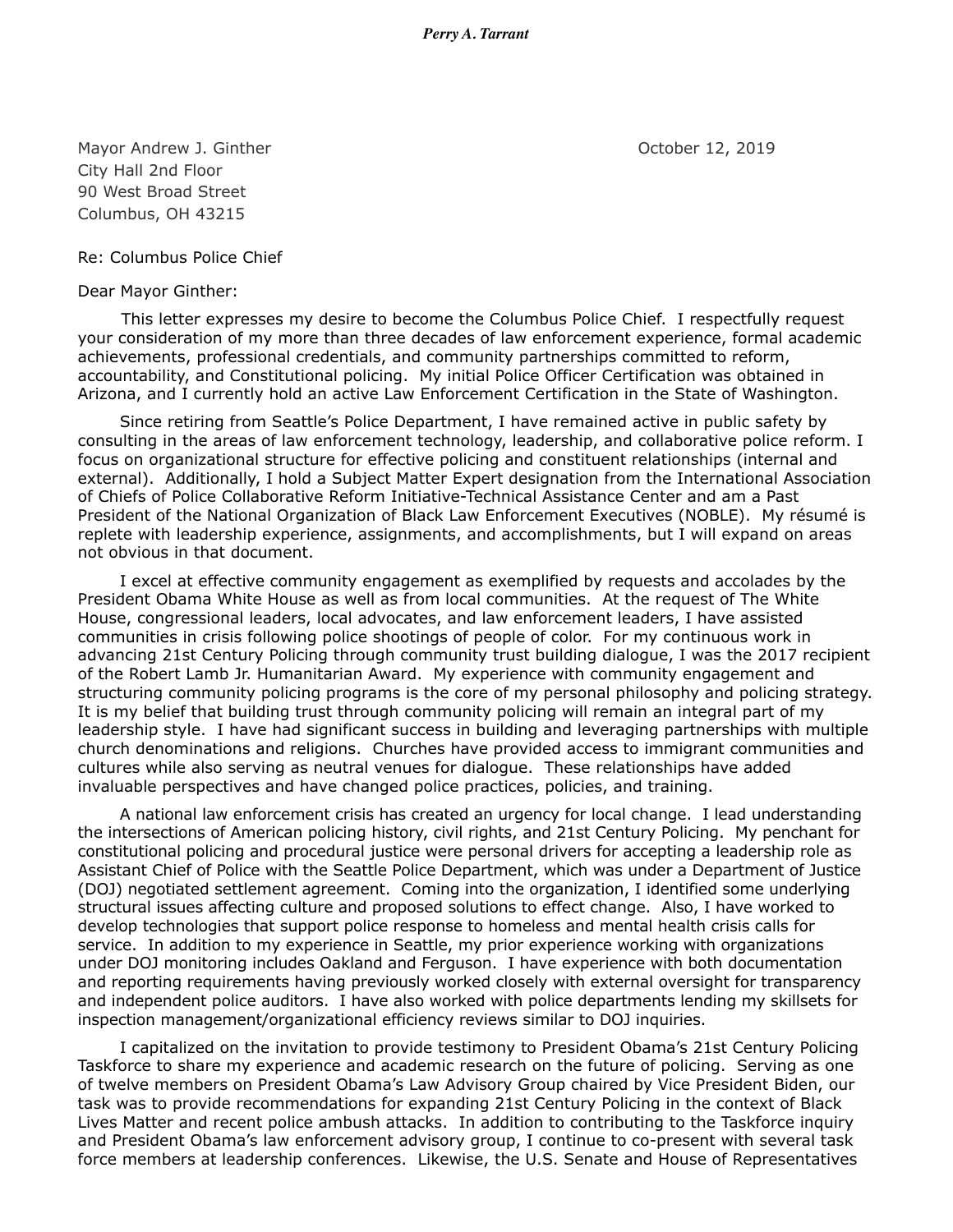invited me to relay my experiences and recommendations toward contemporary civil rights struggles and improving criminal justice.

Serving in the capacity as NOBLE's Vice President and then President, I have gained valuable experience responding to communities in crisis following officer-involved shootings. I assembled a response team and academic think tank to build capabilities and initially address challenges in Ferguson. While in Ferguson, we had the opportunity to engage active members of the community and advise the Interim Police Chief with high frequency. A "lesson learned" from community interaction was the need to construct transparent policing and city government processes. The think tank codified the 21st Century Policing tenets as we responded to other police shootings in several cities.

With respect to leadership, I have benefited from mentoring programs with opportunities to shadow effective chiefs of police. Professional development opportunities are necessary in a disciplined organization. I have identified critical leadership development skill sets and created a structured pathway for promotion and succession for subordinates. Professional training (local and national) aligned with the community and organizational needs was made available to subordinates seeking advancement.

Misconduct investigations and discipline were sometimes necessary during my 19 years in command ranks and 28 years' assigned subordinate personnel. I have worked with independent police auditor/accountability offices (in two jurisdictions) and citizen review committees. As an Internal Affairs sergeant and commander, I was the designated committee liaison. A board, committee, or commission may add a layer of review more palatable to constituencies.

I have engaged residents and community organizations to reduce violent and property crimes. Program success was based on analytics of crime and offenders but also included community mobilization. Technology was important, however, it was the analysis of variable factors that resulted in efficient deployment of resources. Teams had clear objectives supported by data and resources toward reducing victimization, and the impact on crime was significant. We were successful in reducing crime without over policing or disparate treatment of minority populations. The task forces were well-disciplined and produced measurable results.

Furthermore, I value the communities, businesses, congressional and professional relationships, which have broadened my networks. I have been described as a leader having a multi-dimensional perspective on public safety and an exponential approach toward problem resolution. My participation in professional and academic cohort organizations enables me to engage in problem examination and develop nonlinear resolution strategies. I have also utilized novel approaches to leverage partnerships with neighborhoods and communities to address systemic issues. While in Seattle, I formed an extensive public and private safety and security council which provided grants to local law enforcement and donations to the local police foundations in the interest of advancing public safety and community policing.

Last, I am active in several law enforcement professional affiliations and remain contemporary in the industry and maintain tactical, analytical, and leadership networks. I continue my leadership roles as a law enforcement trainer, mentor, and as a congressional resource. Most recently, I have been keynote speaking at law enforcement events and continuing community presentations on 21st Century Policing. However, I place greater value on personal contributions of time giving back to the community through community service on boards and local non-profit organizations, which helps build relationships and legitimacy. I am excited by the opportunity to role model for youth and engage them at every turn. I am currently involved with three programs that focus on youth second chances, mentoring, and building STEM enthusiasm through flight training for youth.

Thank you for this opportunity. I am available to clarify any of the items contained in my résumé or to discuss my experiences.

Best Regards,

Perry A. Tarrant

Attachment(s): Résumé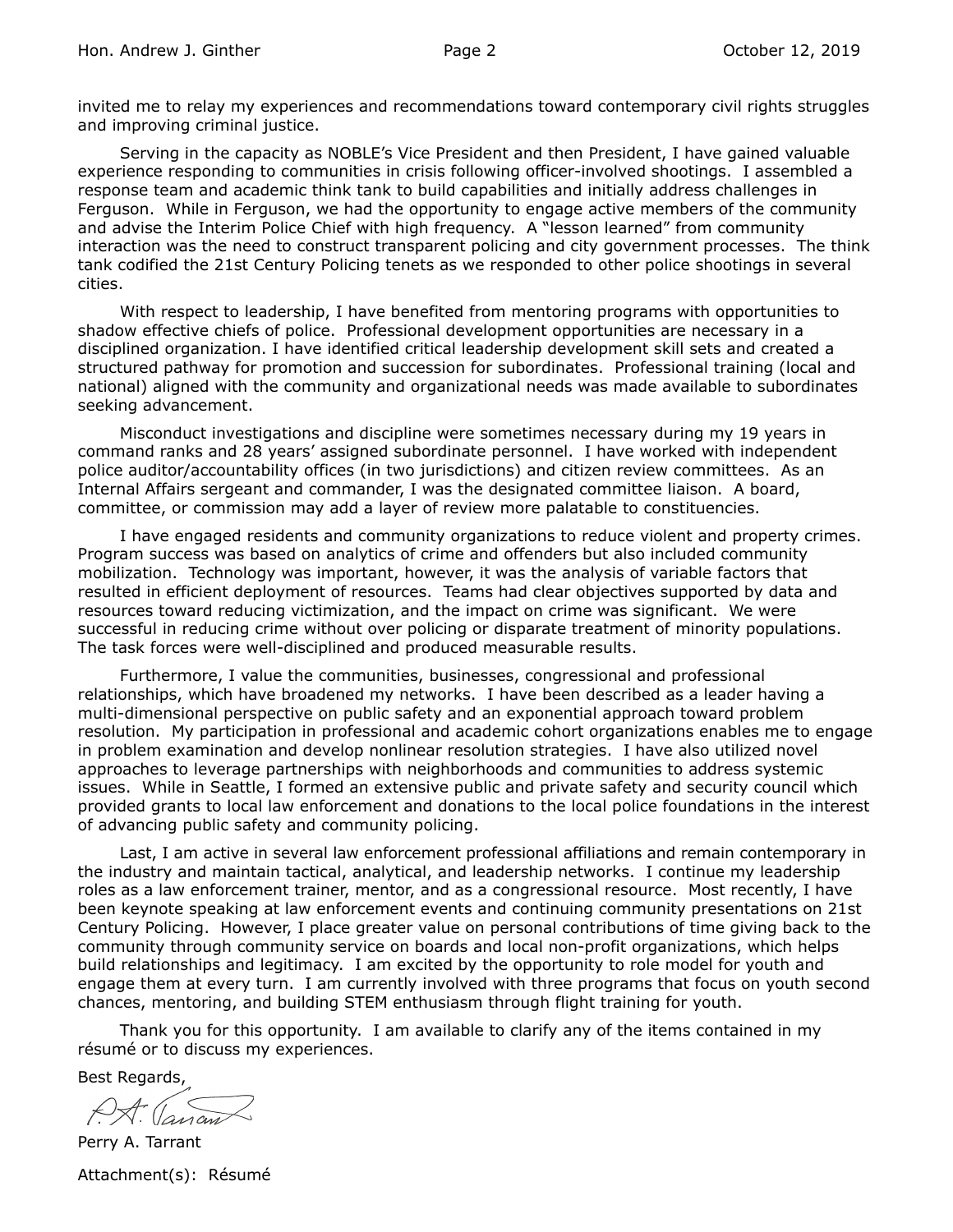# **DYNAMIC AND INNOVATIVE POLICE EXECUTIVE**

### **Dedicated to effective police service through proactive community engagement, technology, and private-public collaboration.**

Proven experience in managing police and community relationships. Effective crime reduction through community collaboration and multi-level government coordination. Academic foundation in leadership and organizational structure. Structural efficiency demonstrated through community-based diversity recruiting, retention, strategic staff development, and mentoring. Depth of law enforcement and life experience. Effectively combines academic skills, practical, and personal experience in decision-making and integrates appropriate technologies into problem solutions.

Disciplined, highly motivated, and inspires others. NOBLE National President. Experienced and committed to developing staff and the law enforcement profession. Builds and rallies the team around the mission. Subject matter speaker in law enforcement, academia, and community forums. Successfully works with multiple organizations in disaster mitigation and response. Recognized as an innovative crisis incident tactician and subject matter expert. Manages high stress, life-threatening crises, organizes complex operations, and ensures neighborhood quality of life.

# **PROFESSIONAL SKILLS**

### **LEADERSHIP**

- Instructor/Collaborator at the Washington State Law Enforcement Command College
- President Obama's Law Enforcement Association Working Group
- Elected President of National Organization of Black Law Enforcement Executives (NOBLE)
- Exceptional Public Safety consensus builder between large corporations and public to reduce crime and build community policing
- FEMA Certified Incident Commander Incident Management Team (IMT) for Southern Arizona. Command of a nationally standardized, multi-disciplined, multi-jurisdictional IMT charged with responding to any type of large complex event, mass casualty hazards, or disasters in the region. Team building and training regional response capabilities.
- Experience in transportation and infrastructure security. Extensive training in Domestic Preparedness and Response.
- Highly successful at developing resolution strategies for over 1,000 high risk, life-threatening incidents through negotiations and/or SWAT tactics.

### **OPERATIONAL PLANNING**

- Effective development of counterterrorism strategies, complex and large-scale events planning, Presidential and dignitary protection and transportation, protests and civil disobedience response, and labor strike.
- Super Bowl XLIX Executive Planning Committee and Resource Working Group
- Executed crime reduction strategies, achieving a sustained reduction in criminal activity during the strategic operational period (National recognition for best practice strategic model; larceny reduction plan)

### **INNOVATION**

- IACP Collaborative Reform Initiative Technical Assistance Center Subject Matter Expert
- Co-founder of Greater Seattle Security Council (corporate security and area law enforcement) for community safety
- Chair of NOBLE Technology Taskforce community engagement, officer safety, and effective crime reduction
- "The Future of Policing." (Keynote speaker, 2018 FBI National Academy Associates Annual Conference)
- Collaborative community approach to reduce violent crime
- Develop efficiencies in resource deployment for events/incident response
- NOBLE Technical Assistance (Community engagement, Policy Audit, Investigation Review)
- "A Whole Community Plan for Reducing Gangs and Violence." Yakima, WA
- City of Yakima Comprehensive Emergency Management Plan (and staff training model)
- "A Plan to Recruit & Retain a Diverse Law Enforcement Workforce." (President's Task Force on 21st Century Policing via NOBLE)
- Architect of property crime reduction using the systems-approach Tucson Police Department (NOBLE conference lecture)
- Developed best practices for "securing communities" from drug trafficking organizations (Border Security conference)
- National support Rapid Response Teams for National Safety Security Events (2007 RNC, 2009 G20 Summit)
- Applying information technology to improve information sharing and mission focus in public safety (Major City Chiefs 2007)
- Gang outreach protocols based on counter-terrorism strategies and United Kingdom international gang conference
- Innovating Hate-crime and Bias-based Policing and principle outreach liaison focusing on needs of unique communities
- Project Manager for the grant management and procurement of mobile video systems for the Tucson Police Department

**LANGUAGES:** Spanish – non-technical (Latin America)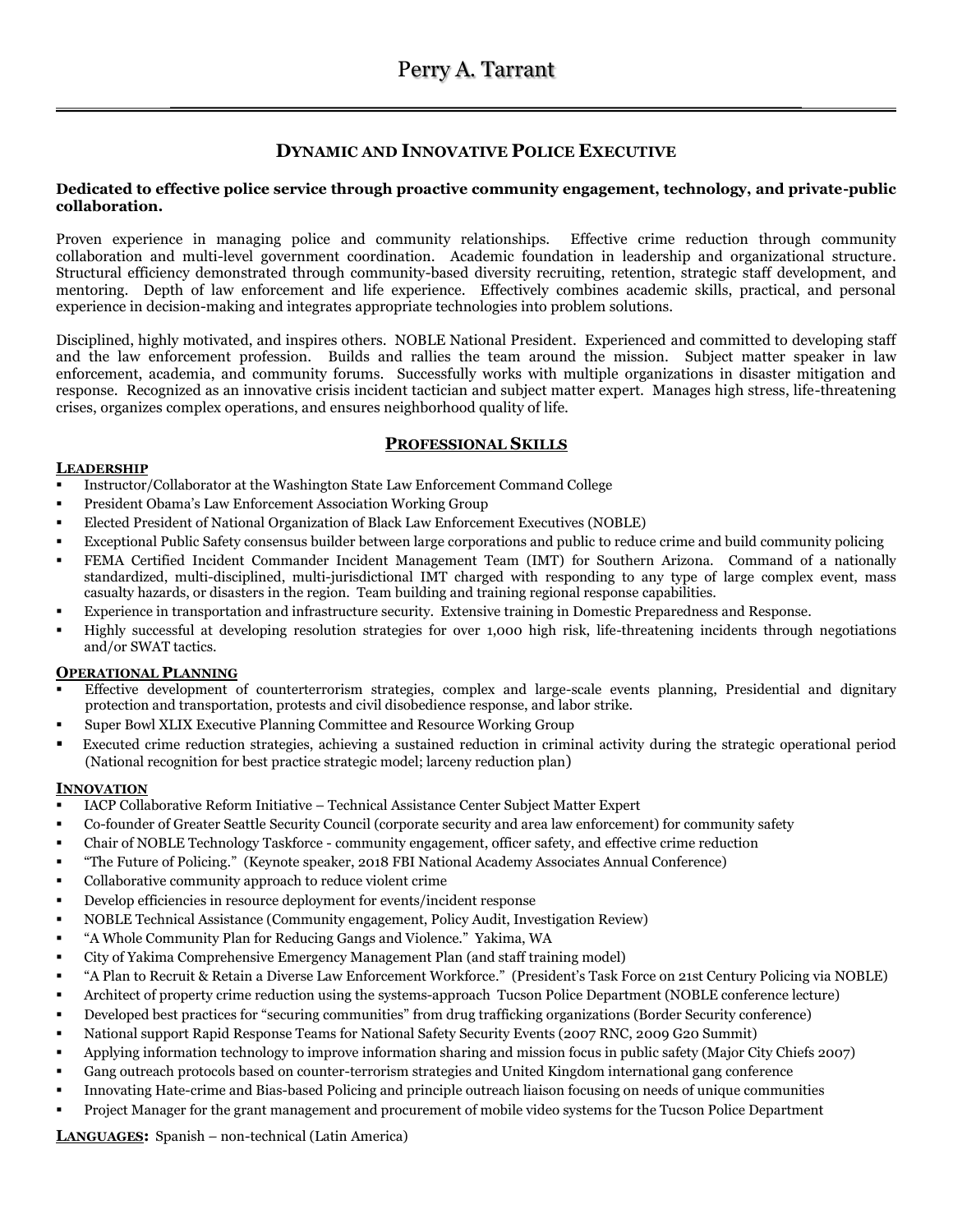# **EXPERIENCE**

| <b>SEATTLE POLICE DEPARTMENT</b><br><b>ASSISTANT CHIEF OF POLICE</b>                                                                                                                                                                                                                              | FEB. 2015~SEP. 2018 |
|---------------------------------------------------------------------------------------------------------------------------------------------------------------------------------------------------------------------------------------------------------------------------------------------------|---------------------|
| Operational command and fiscal responsibility of Special Operations & Homeland Security<br>٠                                                                                                                                                                                                      |                     |
| Management representative for labor negotiations (3 unions)<br>٠                                                                                                                                                                                                                                  |                     |
| Operational training and compliance with DOJ Settlement Agreement<br>٠<br>Oversight of 1,100 Special Events requiring law enforcement deployment<br>п                                                                                                                                             |                     |
| All-hazard and threat preparedness/response<br>п                                                                                                                                                                                                                                                  |                     |
| Liaison to securing pro sports venues, major events, and infrastructure<br>٠                                                                                                                                                                                                                      |                     |
| <b>NATIONAL ORGANIZATION OF BLACK LAW ENFORCEMENT EXECUTIVES (NOBLE)</b><br>Elected to lead national law enforcement leadership professional association<br>Developed NOBLE's Center for Policing Excellence (Think tank)<br>п                                                                    | $2016 \times 2017$  |
| Created Crisis Community Response and "NOBLE Town Halls"<br>٠<br>Comprehensive constitutional policing management/organizational review<br>٠                                                                                                                                                      |                     |
| <b>NORTHERN ARIZONA UNIVERSITY</b>                                                                                                                                                                                                                                                                | $2012 \times 2016$  |
| Adjunct faculty - Public administration instructor (leadership focus)<br>$\blacksquare$<br>Intelligence Analysis BA & MA degree/curriculum development                                                                                                                                            |                     |
| FEMA EMERGENCY MANAGEMENT INSTITUTE (EMI)                                                                                                                                                                                                                                                         | 2011~2015           |
| All-Hazards Incident Management Teams (AHIMT) Type III curriculum evaluator/instructor<br>×<br>Arizona Department of Emergency Management (ADEM) AHIMT Type III responder/instructor<br>٠                                                                                                         |                     |
| <b>CITY OF YAKIMA, WA</b>                                                                                                                                                                                                                                                                         |                     |
| <b>EMERGENCY PREPAREDNESS DIRECTOR (PUBLIC SAFETY DIRECTOR)</b><br>Develop and maintain an integrated hazards reduction, mitigation, and recovery plan<br>٠<br>Migrate police operational planning and city events to NIMS/ICS format<br>٠                                                        | 2014~2015           |
| <b>GANG INITIATIVE MANAGER</b><br>Build and direct a suppression, intervention, and prevention plan for the community<br>٠<br>Coordinate execution with area law enforcement and criminal justice agencies (courts, jails, and DOC)<br>п                                                          |                     |
| Oversee intervention case-management<br>٠<br>Manage grants and service providers<br>٠                                                                                                                                                                                                             |                     |
| <b>TUCSON POLICE DEPARTMENT</b>                                                                                                                                                                                                                                                                   |                     |
| <b>POLICE CAPTAIN</b><br><b>Investigation Division Commander</b><br>٠                                                                                                                                                                                                                             | 2005~2014           |
| Commanding officer of detectives. Responsible for ensuring follow-up investigations and crime suppression strategies.<br>Maintained investigative taskforces, business networks, and community group interaction toward crime reduction.<br>Specialized Response Division Commander<br>٠          |                     |
| All-hazards Preparedness Commander, Counterterrorism Commander, Operations Chief (Incident Action Plans). Crisis tactical &<br>technical operational planning and response. Complex special event & dignitary protective operations commander.<br>South Patrol Division (precinct) Commander<br>٠ |                     |
| Management and delivery of public safety-first responders and investigators. Neighborhood & local business coalition builder.<br>Targeted crime/area deployments, Co-chair of City services team "City Team South."                                                                               |                     |
| <b>POLICE LIEUTENANT</b>                                                                                                                                                                                                                                                                          | 1997~2005           |
| <b>Executive Officer to the Chief of Police</b><br>$\blacksquare$<br>Communication liaison & project/assignment tracking, Research & Analysis.                                                                                                                                                    |                     |
| South Patrol Commander<br>٠                                                                                                                                                                                                                                                                       |                     |
| Personnel management of patrol squads and shifts, Neighborhood association liaison, Crime reduction project manager.                                                                                                                                                                              |                     |
| <b>Tactical Support Section Commander</b><br>٠<br>Fiscal management of aviation and canine operational readiness. Personnel selection, training, and deployment.                                                                                                                                  |                     |
| Neighborhood Crimes Commander<br>٠                                                                                                                                                                                                                                                                |                     |
| Management of decentralized detective squads.                                                                                                                                                                                                                                                     |                     |
| <b>East Patrol Commander</b><br>٠<br>Personnel management of patrol squads and shifts. Neighborhood association liaison. Probationary officer training & tracking.                                                                                                                                |                     |
| <b>SUPERVISORY ASSIGNMENTS:</b>                                                                                                                                                                                                                                                                   | 1990~1997           |
| Internal Affairs, Traffic, Bomb Squad, SWAT, Adam One Team (community project), West Patrol supervisor                                                                                                                                                                                            |                     |
| <b>OTHER ASSIGNMENTS:</b>                                                                                                                                                                                                                                                                         | 1980~1990           |
| Canine Unit, SWAT, Adam One Community Policing Team, West Patrol officer                                                                                                                                                                                                                          |                     |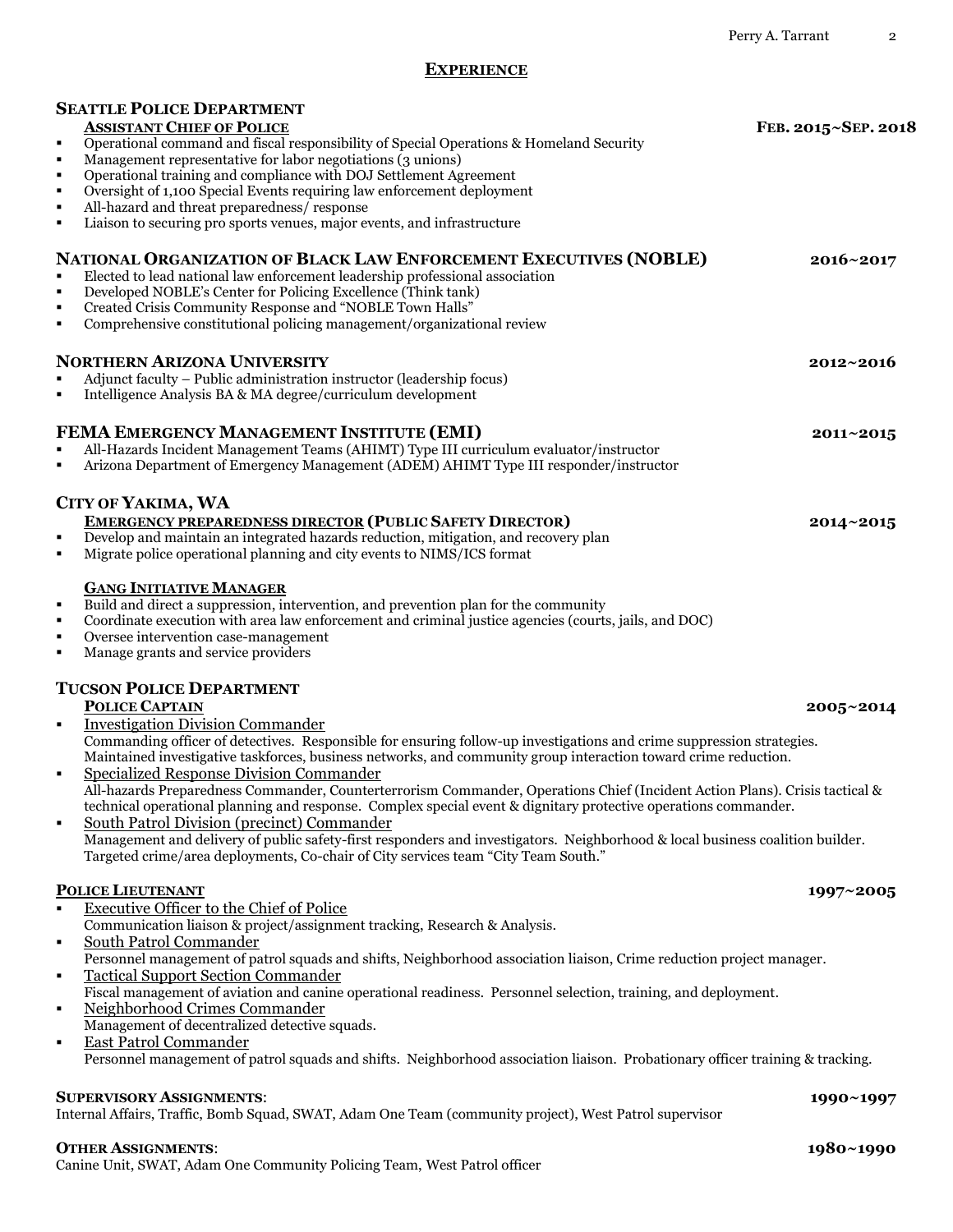### **EDUCATION**

### **NORTHERN ARIZONA UNIVERSITY**

Flagstaff, AZ Master of Public Administration [Leadership Emphasis] with Distinction

#### **UNIVERSITY OF VIRGINIA**

 Charlottesville, VA Graduate Certificate [Criminal Justice]

#### **THE UNIVERSITY OF ARIZONA** Tucson, AZ Bachelor of Arts in Political Science [Counterterrorism Minor]

### **CERTIFIED LEADERSHIP PROGRAMS**

FBI Academy Quantico, VA FBI National Academy (Session #247)

National Organization of Black Law Enforcement Executives & Cedarville University, Alexandria, VA Law Enforcement CEO Training & Mentoring Program

National Fire Academy, Emmitsburg, MD FEMA All-Hazards Incident Cmdr. (Instructor Certificate) FEMA All-Hazards Operations Chief. U.S. Forestry Academy, Tucson, AZ NIMS Command & General Staff

Police Executive Research Forum, Washington, D.C. Senior Management Institute for Police

Center for Leadership Excellence, Phoenix, AZ Leading Police Organization (Faculty Development)

International Association of Chiefs of Police, Alexandria, VA West Point Leadership

The University of Arizona, Tucson, AZ Eller Southwest Leadership

Arizona State University, Tempe, AZ Public Manager Course

International Association of Chiefs of Police, Alexandria, VA Civil Disorder Resolution: Command Strategies

# **OTHER CERTIFICATES**

Federal Aviation Administration (FAA) – Commercial Pilot - Instrument rated

### **ARTICLES**

"Hiring & retaining a diverse workforce in law enforcement*.*" President's Task Force on 21st Century Policing

"Human smuggling human trafficking for law enforcement." Arizona Black Law Enforcement 2014 Annual Conference

"Focused police recruiting of minorities and women in law enforcement: A new plan."

City of Tucson

"Securing Local Communities from Drug Trafficking Violence." 3rd Annual Border Security Conference.

"Policing in America: Lessons From the Past, Opportunities for the Future."

Heritage Foundation, Washington, D.C.

### **ADDITIONAL LEADERSHIP EXPERIENCE**

| National Organization of Black Law Enforcement   |           | The University of Arizona Alumni Assoc.           |               |
|--------------------------------------------------|-----------|---------------------------------------------------|---------------|
| Executives (NOBLE) National President            | 2016-2017 | Black Alumni Club (Past President)                | $2005 - 2009$ |
| Our Family Services Board of Directors President | 2012-2014 | The University of Arizona Alumni Assoc. Nat'l Bd. | 2006-2009     |
| <b>NOBLE Region IV Vice-President</b>            | 2012-2014 | <b>NOBLE Arizona Chapter President</b>            | $2003 - 2005$ |
| Tucson Police Commanders' Association            |           | Our Family Services Board of Directors            | 2001-2010     |
| Member and co-Founder (Past Executive Board)     | 2003-2014 | Information & Referral Board of Directors         | 2001-2006     |
| Our Family Services Board President              | 2012-2014 |                                                   |               |

# **PROFESSIONAL AFFILIATIONS**

Law Enforcement Leaders FBI National Academy Associates (FBINAA) International Association of Chiefs of Police (IACP) All-Hazards Incident Management Teams Assoc. National Organization of Black Law Enforcement Executives

Police Executive Research Forum Tucson Police Commanders' Association Airborne Law Enforcement Association National Tactical Officers' Association